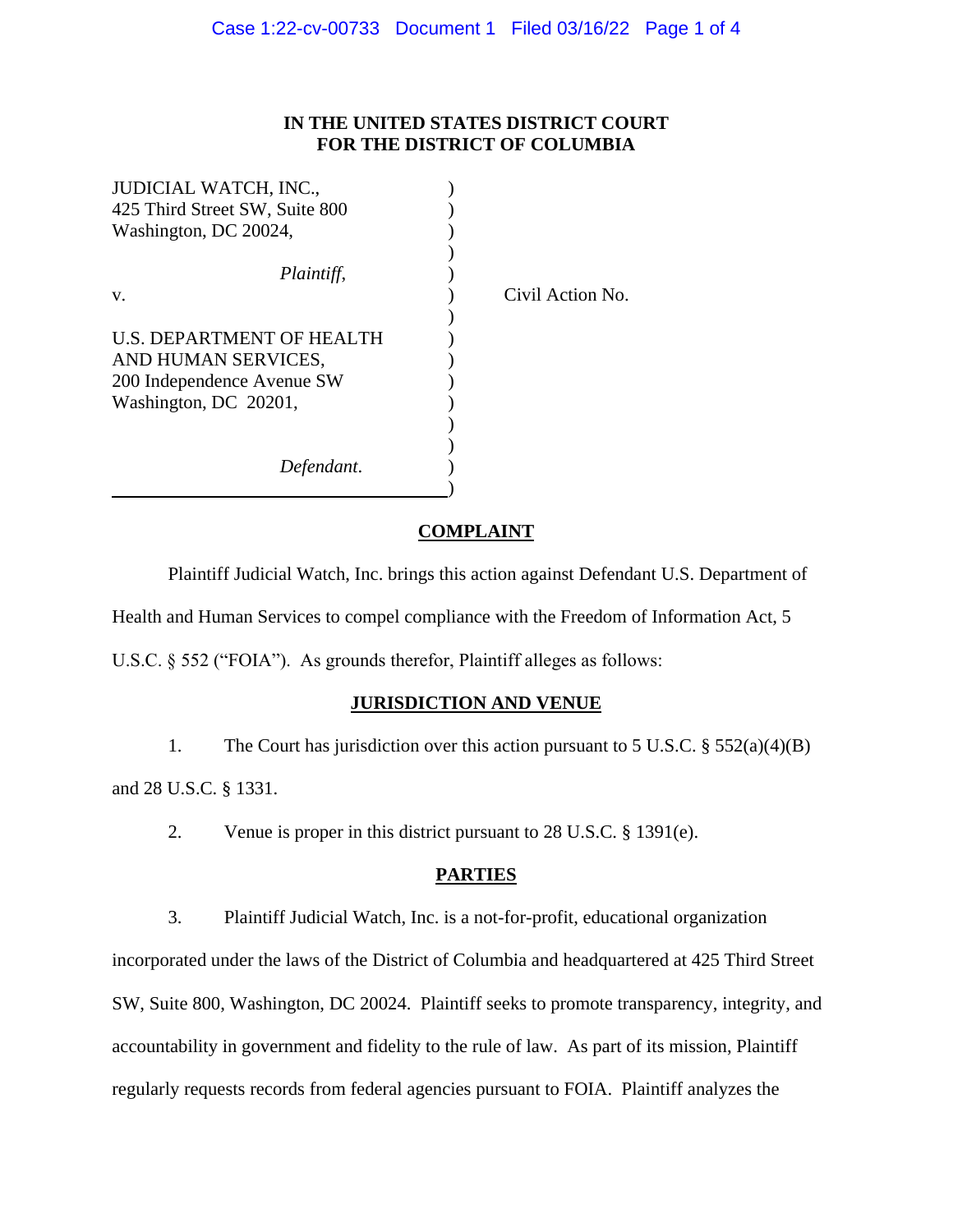agencies' responses and disseminates both its findings and the requested records to the American public to inform them about "what their government is up to."

4. Defendant U.S. Department of Health and Human Services ("HHS") is an agency

of the U.S. Government headquartered at 200 Independence Avenue, SW, Washington, DC

20201. HHS has possession, custody, and control of records to which Plaintiff seeks access

# **STATEMENT OF FACTS**

5. On August 24, 2021, Plaintiff sent a FOIA request to the Food and Drug

Administration ("FDA"), a component of Defendant HHS, via its online electronic FOIA

submission system, seeking access to the following:

- **1. Any and all records submitted by Pfizer and/or BioNTech for the SARS-CoV-2 vaccine known as Comirnaty, which received approval from the FDA on August 23, 2021.**
- **2. All emails related to the vaccine that became known as Comirnaty sent to and from the following FDA officials: Acting FDA Commissioner Janet Woodcock; Deputy Commissioner Andi Lipstein Fristedt; Deputy Commissioner James Sigg; Chief of Staff Julia C. Tierney, J.D.; Associate Commissioner Judith A. McMeekin, Pharm.D.; Associate Commissioner Lauren Roth, J.D.; and Acting Assistant Commissioner Michael Felberbaum.**
- **3. All internal FDA studies, analyses, memoranda and reports related to the drug known as Comirnaty.**

The time frame of the request was identified as "March 1, 2021 to August 24, 2021."

6. By email dated August 24, 2021, the FDA acknowledged receipt of the request

and referenced it FDA2176487.

- 7. Plaintiff has received no further communication from the FDA on this request.
- 8. As of the date of this Complaint, Defendant has failed to: (i) determine whether to

comply with the request; (ii) notify Plaintiff of any such determination or the reasons therefor;

(iii) advise Plaintiff of the right to appeal any adverse determination; or (iv) produce the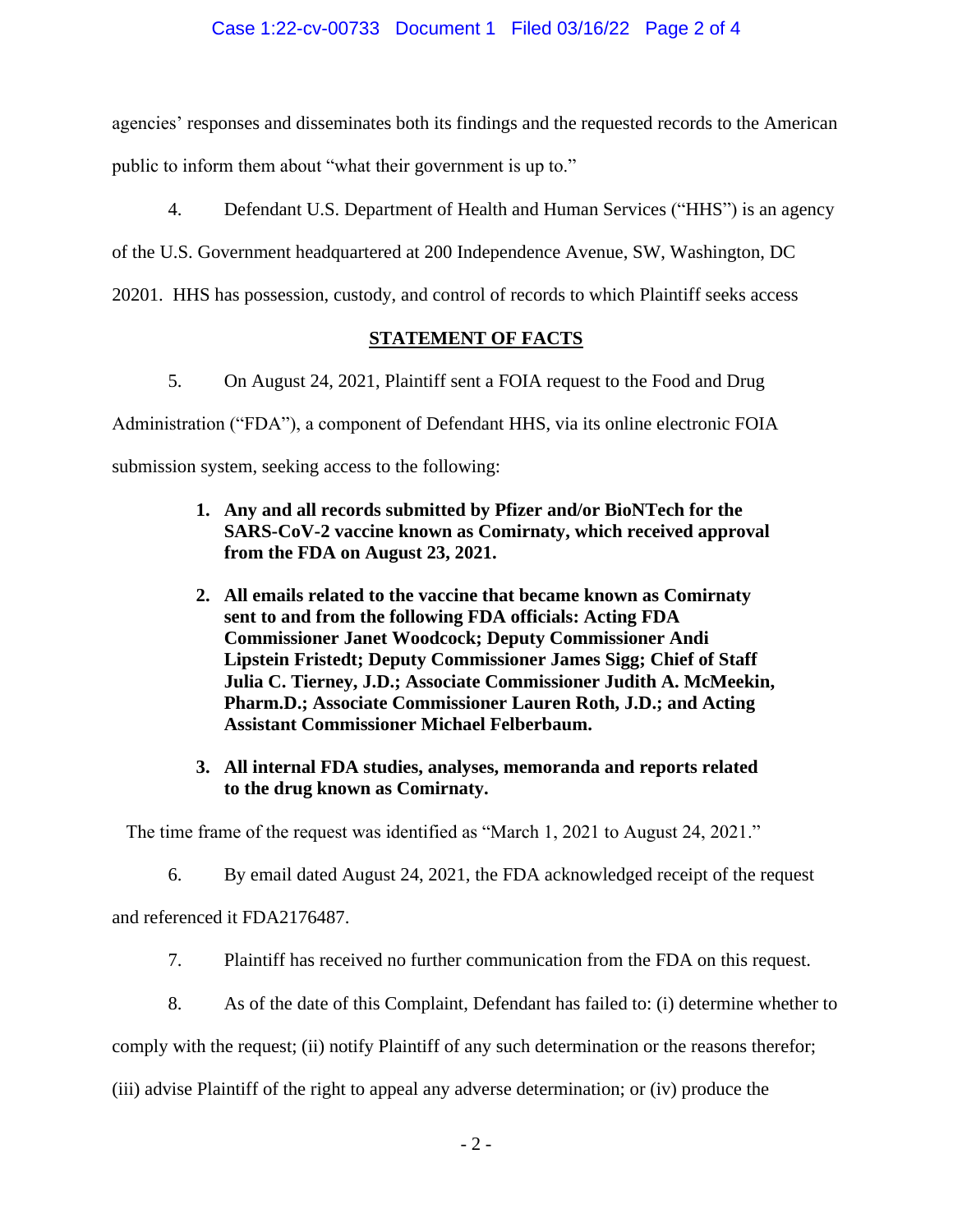requested records or otherwise demonstrate that the requested records are exempt from production.

#### **COUNT I (Violation of FOIA, 5 U.S.C. § 552)**

9. Plaintiff realleges paragraphs 1 through 8 as if fully stated herein.

10. Defendant is in violation of FOIA.

11. Plaintiff is being irreparably harmed by reason of Defendant's violation of FOIA, and Plaintiff will continue to be irreparably harmed unless Defendant is compelled to comply with the law.

12. Plaintiff has no adequate remedy at law.

13. To trigger FOIA's administrative exhaustion requirement, Defendant was required to make a final determination on Plaintiff's request by September 22, 2021. Because Defendant failed to make a final determination on Plaintiff's request within the time limits set by FOIA, Plaintiff is deemed to have exhausted its administrative appeal remedies.

WHEREFORE, Plaintiff respectfully requests that the Court: (1) order Defendant to conduct searches for any and all records responsive to Plaintiff's FOIA request and demonstrate that it employed search methods reasonably likely to lead to the discovery of records responsive to Plaintiff's FOIA request; (2) order Defendant to produce, by a date certain, any and all nonexempt records responsive to Plaintiff's FOIA request and a *Vaughn* index of any responsive records withheld under claim of exemption; (3) enjoin Defendant from continuing to withhold any and all non-exempt records responsive to Plaintiff's FOIA request; (4) grant Plaintiff an award of attorneys' fees and other litigation costs reasonably incurred in this action pursuant to 5 U.S.C. § 552(a)(4)(E); and (5) grant Plaintiff such other relief as the Court deems just and proper.